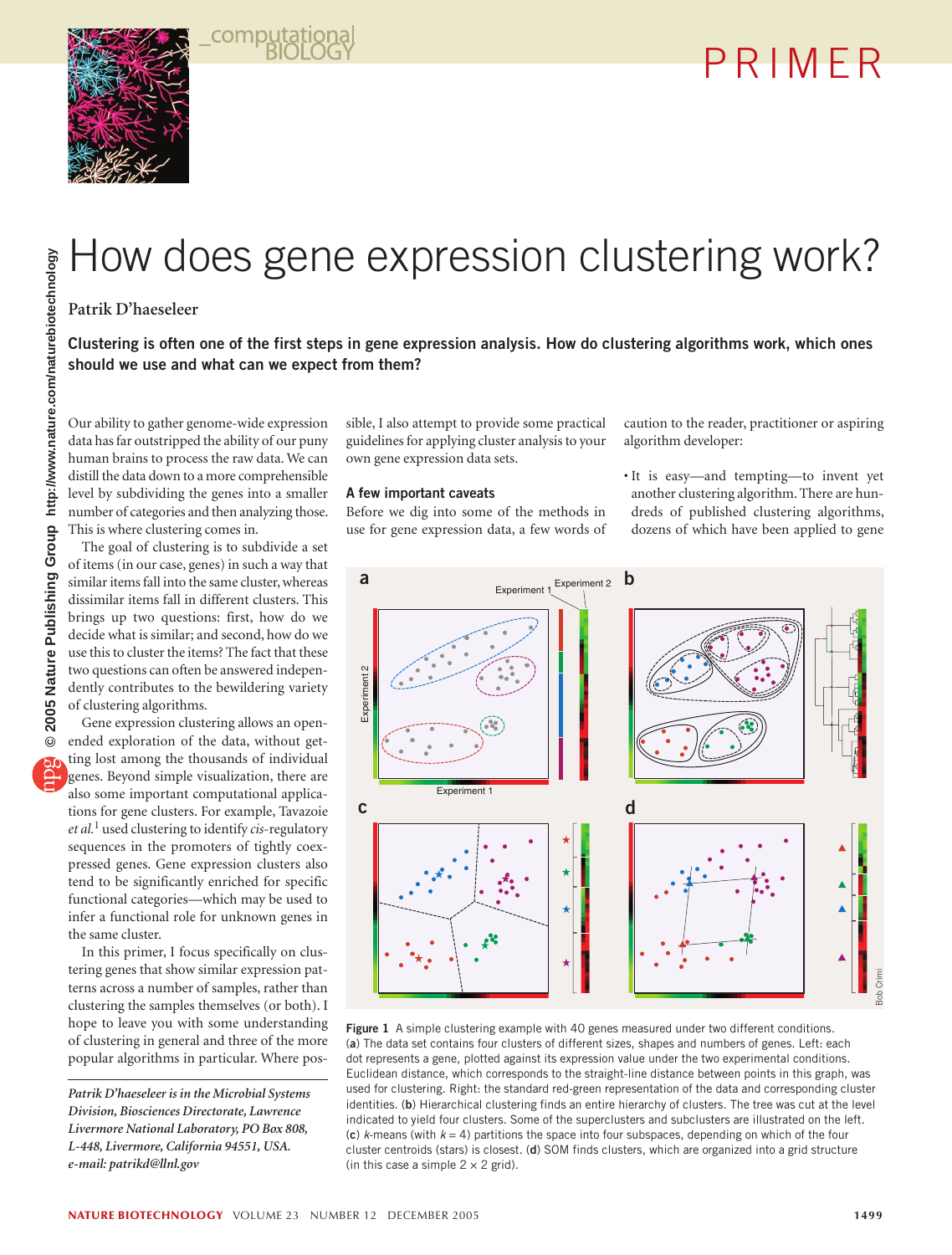**Table 1 Gene expression similarity measures** Manhattan distance Manhattan distance<br>
(city-block distance, L1 norm)  $d_{fg} = \sum_{c} \left| e_{fc} - e_{gc} \right|$ Euclidean distance<br>(1.2 norm)  $d_{fg} = \sqrt{\sum_{c} (e_{fc} - e_{gc})^2}$ Mahalanobis distance  $d_{fg} = (e_f - e_g)' \Sigma^{-1} (e_f - e_g)$ , where  $\Sigma$  is the (full or within-cluster) covariance matrix of the data Pearson correlation (centered correlation)  $\sum_{c} (e_{\scriptscriptstyle f c} \!-\! \bar{e}_{\scriptscriptstyle f})^2 \sum$ ∑  $=1-r_{fg}$ , with  $r_{fg} = \frac{\sum_{c} (e_{fc} - \overline{e}_f)(e_{gc} - \overline{e}_g)}{\sqrt{\sum_{c} (e_{fc} - \overline{e}_f)^2 \sum_{c} (e_{ac} - \overline{e}_g)^2}}$ Uncentered correlation (angular separation, cosine angle)  $\sum_c\!e_{\scriptscriptstyle f c}^{\;\; 2}\! \sum$  $=1-r_{fo}$ , with  $r_{fo}=\frac{\sum_{\blacksquare}$ Spellman rank correlation **As Pearson correlation**, but replace  $e_{gc}$  with the rank of  $e_{gc}$  within the expression values of gene *g* across all conditions *c* **= 1…***C* Absolute or squared correlation  $d_{f_0} = 1 - |r_{f_0}|$  or  $d_{f_0} = 1 - r_{f_0}$ *dfg*, distance between expression patterns for genes *f* and *g*. *egc*, expression level of gene *g* under condition *c*.

expression data. It is much harder to do a fair evaluation of how well a new algorithm will perform on typical expression data sets, how it compares with those dozens of other published algorithms and under which circumstances one algorithm should be preferred over another.

• There is no one-size-fits-all solution to clustering, or even a consensus of what a 'good' clustering should look like. In the words of Jain and Dubes<sup>2</sup>: "There is no single best criterion for obtaining a partition because no precise and workable definition of 'cluster' exists. Clusters can be of any arbitrary shapes and sizes in a multidimensional pattern space. Each clustering criterion imposes a certain structure on the data, and if the data happen to conform to the requirements of a particular criterion, the true clusters are recovered."

In other words, each algorithm imposes its own set of biases on the clusters it constructs, and whereas most sensible clustering algorithms may yield similar results on trivial test problems, in practice they can give widely differing results on messy real-world gene expression data.

#### **Similarity measures**

So, how do we decide how similar the expression patterns of two genes are? Note that this really boils down to which types of expression patterns we would like to see fall into the same clusters —something that may go well beyond which patterns look visually similar and is

directly related to the question 'what do we want to achieve by clustering?'

Two of the easiest and most commonly used similarity measures for gene expression data are Euclidean distance and Pearson correlation coefficient. Note that Euclidean distance is sensitive to scaling and differences in average expression level, whereas correlation is not. See **Table 1** for these and other similarity measures and variants.

## **A brief intro to clustering methods**

The two most important classes of clustering methods are hierarchical clustering and partitioning (**Fig. 1**). In hierarchical clustering, each cluster is subdivided into smaller clusters, forming a tree-shaped data structure or dendrogram. Agglomerative hierarchical clustering (also used in phylogenetics) starts with the single-gene clusters and successively joins the closest clusters until all genes have been joined into the supercluster. In fact, there is a whole family of clustering methods, differing only in the way intercluster distance is defined (the 'linkage function'). Some of the more common ones are single linkage (the distance between clusters is the shortest distance between any two members of the cluster), complete linkage (largest distance between any two members), average linkage/ UPGMA (unweighted pair-group method using arithmetic averages; average distance between any two members) and centroid linkage/UPGMC (unweighted pair-group method using centroids; distance between the cluster centroids).

Partitioning methods, on the other hand, subdivide the data into a typically predetermined number of subsets, without any implied hierarchical relationship between these clusters. How many clusters are actually present in the data is a thorny issue. A common approach is to rerun the clustering with different numbers of clusters, in the hopes of being able to distinguish the optimal number of clusters. A hierarchical clustering can also be reduced to a partitioning, by cutting the dendrogram at a given level (**Fig. 1b**).

If you're interested in delving deeper, see Jain and Dubes<sup>2</sup> for a comprehensive overview of clustering algorithms or Aldenderfer and Blashfield<sup>3</sup> for a more concise treatment. Jiang *et al.*4 provide a survey of methods used specifically for gene expression data.

#### **Three popular clustering methods**

Eisen *et al.*5 applied hierarchical clustering (using uncentered correlation distance and centroid linkage) to analyze some of the first yeast microarray data sets. Because of the early availability of free clustering and visualization software, this is probably the single most often used clustering algorithm—to the extent of being dubbed 'Eisen clustering' by some. For visualization, the resulting dendrogram can be sorted according to a predefined criterion (e.g., average expression), and the dendrogram and the gene expression heat map are displayed side by side (**Fig. 1b**).

Another popular clustering method is *k*means, a partitioning method, that subdivides the genes into a predetermined number (*k*) of